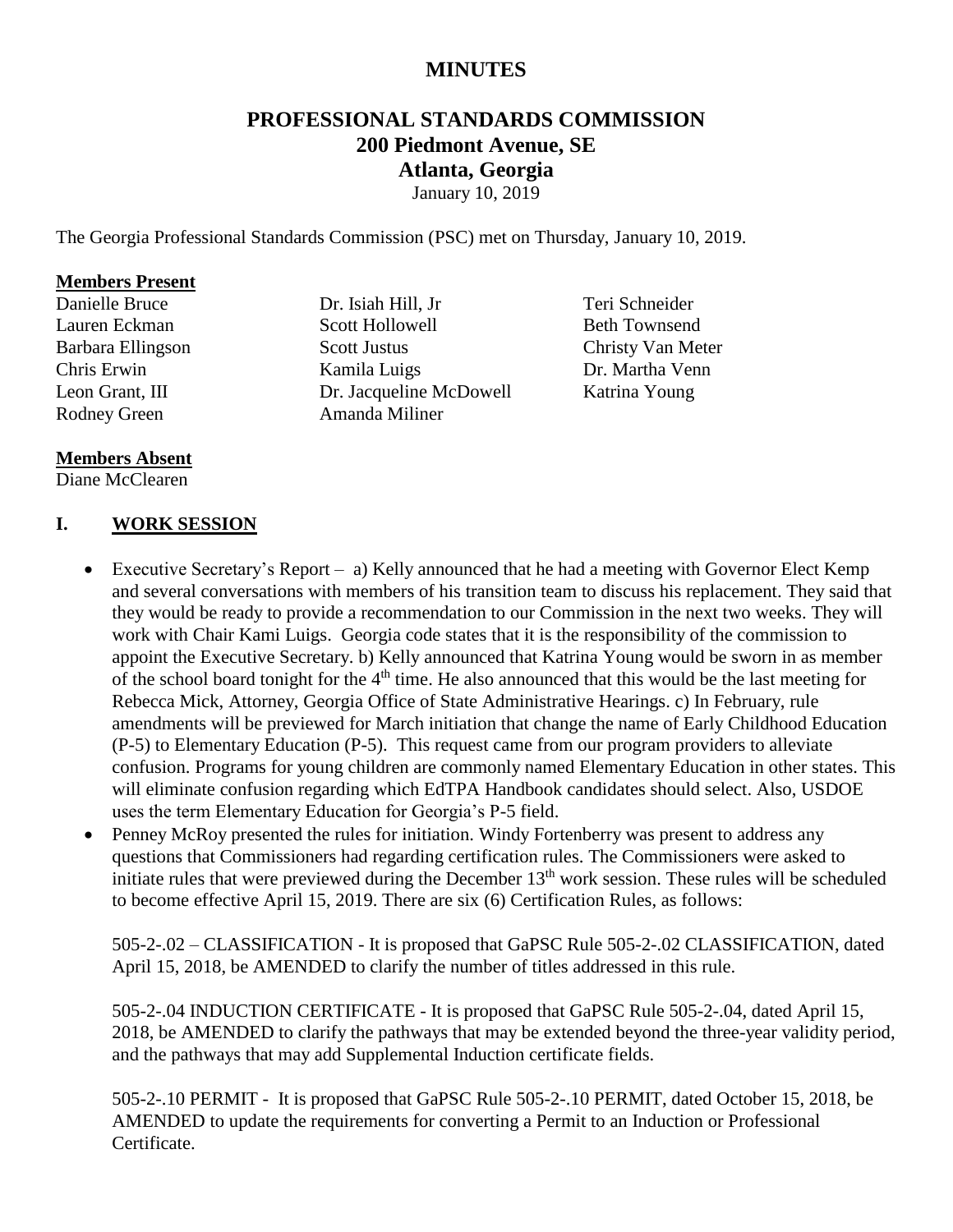> 505-2-.14 ENDORSEMENTS - It is proposed that GaPSC Rule 505-2-.14, dated April 15, 2015, be AMENDED to clarify that Supplemental Induction certificates in an endorsement field can only be added to an Induction Pathway 1, 2, or 3 certificate.

505-2-.26 CERTIFICATION AND LICENSURE ASSESSMENTS - It is proposed that GaPSC Rule 505-2-.26 CERTIFICATION AND LICENSURE ASSESSMENTS, dated October 15, 2018, be AMENDED to update information on obtaining duplicate test score reports, removing Highly Qualified language, and updating with ESSA In-field information.

505-2-.106 ACADEMIC CONTENT CONCENTRATIONS - It is proposed that GaPSC Rule 505-2- .106 ACADEMIC CONTENT CONCENTRATIONS dated July 1, 2014, be AMEDED to remove references to Highly Qualified (HiQ) language.

- Bobbi Ford presented a PowerPoint presentation on Positive Behavior Interventions & Supports Endorsement. Justin Hill, DOE, Jason Bryars, DOE, Ron Sumowski, Georgia Southern, and Kymberly Harris, Georgia Southern were on this task force and were present to answer questions that the Commissioners had.
- Enjolia Farrington presented a PowerPoint presentation the Urban Education Endorsement. Both Enjolia and Penney McRoy answered questions regarding the task force and this endorsement. Commissioners expressed concerns about possible misperceptions due to the use of the terms, urban and metropolitan, and suggested staff take steps to ensure program providers and educators know that the endorsement program can be valuable to educators in any setting. Staff indicated they will clarify the intent of both terms in the guidance document being developed to support the new rule.
- Chair Report Kami thanked Kelly for his service and invited all Commissioners to come to the front of the room for a group photo.

## **II. CALL TO ORDER**

Chair Luigs called the meeting to order at 12:21 p.m. and led the Pledge of Allegiance to the U.S. flag and a moment of silence.

#### **III. ADOPTION OF AGENDA**

Chair Luigs called for approval of the agenda.

**MOTION:** (Lauren Eckman / Terri Schneider) To approve the agenda. **PSC ACTION:** Approved

#### **IV. APPROVAL OF MINUTES**

Chair Luigs called for approval of the minutes from the December 13, 2018, Commission meeting.

## **PSC ACTION: Approved**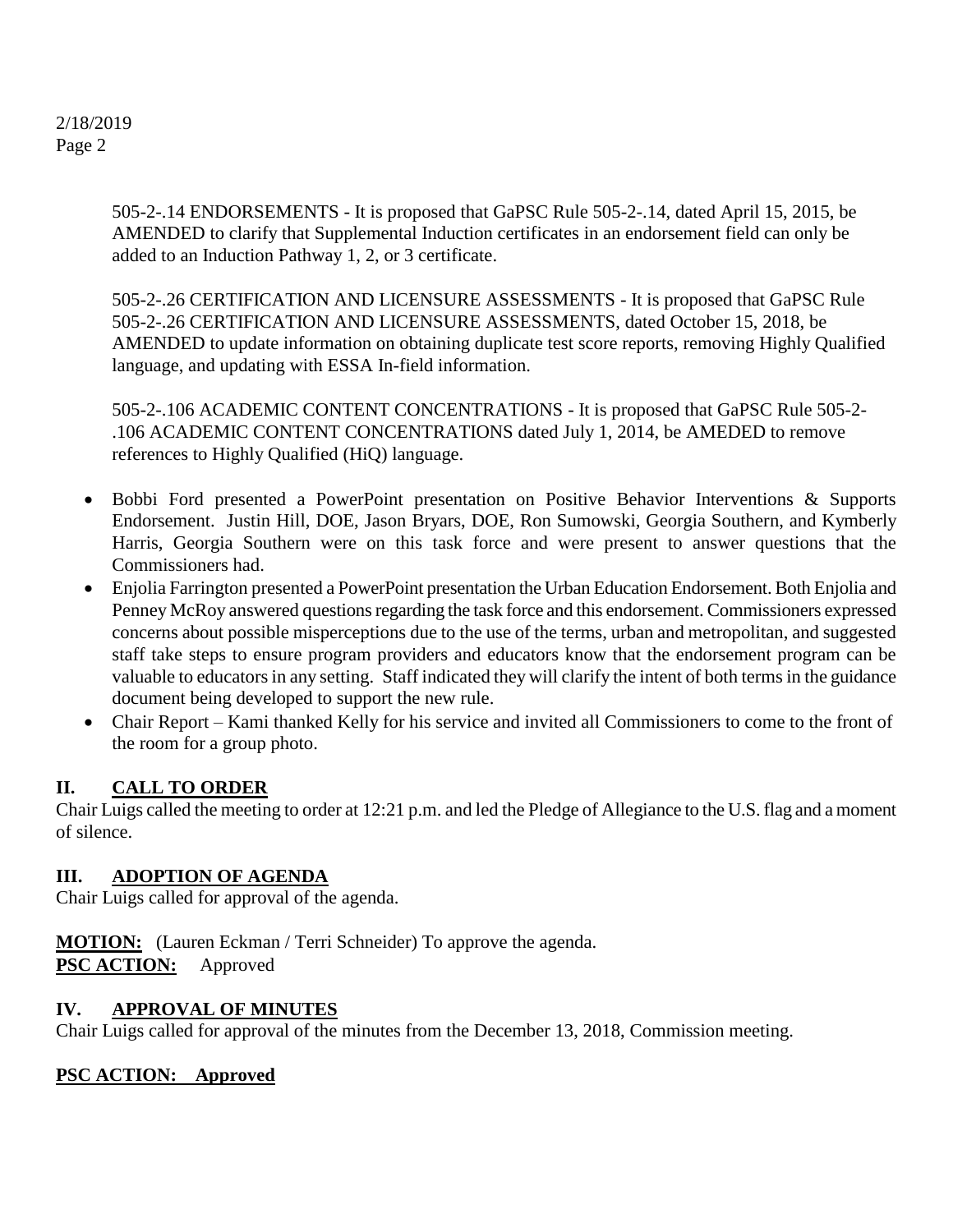## **V. VISITORS**

Chair Luigs welcomed the visitors.

- Leonard Williams, Professional Association of Georgia Educators
- Rob Sumowski, Georgia College and State University
- Justin Hill, Georgia Department of Education
- Kymberly Harris, Georgia Southern
- Jason W. Byars, Georgia Department of Education
- Don Splinter, Georgia Association of Educational Leaders (GAEL)
- Tayia Donald, Georgia Association of Educators (GAE)
- Deja Velasquez, Office of Planning & Budget

## **VI. EMPLOYEE SERVICE AWARD**

Chair Luigs presented Jackson Alley with his 10Year Service Award and thanked him for his service and Kelly Henson also thanked him for his service and read the following:

Jackson Alley joined the PSC in 2006 as an intern supporting Title IIA, and became a full time employee of the PSC in January, 2009. As a member of the IT staff, he simplified and enhanced many aspects of the "HiQ" No Child Left Behind compliance system and was closely involved in the design of tools and reports regarding the equitable distribution of teachers. Since 2013, Jackson has led the development and operation of the Traditional Program Management System, which provides a wealth of data that supports program approval, Pre-service certification, and program-completion certification transactions. Jackson works closely with the Georgia Department of Education's Title II, Part A program staff supporting Georgia's compliance with the "Every Student Succeeds Act." He also works closely with the Governor's Office of Student Achievement in the ongoing improvement of the GAAWARDS longitudinal data warehouse. Jackson uses his deep understanding of the PSC's data assets and business rules to improve our Agency's operations. In acknowledgement of his great work, Jackson was promoted to "Research Analyst 3" last month.

Chair Luigs, Rodney Green, Dr. Marti Venn, Lauren Eckman (Executive Committee Members) presented Kelly Henson with his picture which was signed by the Commissioners.

## **VII. COMMITTEE REPORTS**

#### **A. Ethics and Professional Conduct --Recommendations and Actions on Cases**

Chair Scott Justus of the Educator Ethics Review Committee (EERC), gave a preliminary review of the Cases.

1. Chair Justus reported that the Committee reviewed 52 *Probable Cause* cases during January 10, 2019, meeting and brought the following recommendations on behalf of the committee:

| <b>CASE</b> | <b>STANDARDS</b><br><b>VIOLATED</b> | <b>RECOMMENDATION</b> |
|-------------|-------------------------------------|-----------------------|
| 18-7-67     | 1.5a7                               | Reprimand             |
| 18-7-76     | 5a2, 5a7                            | Reprimand             |
| 18-9-392    | 1, 5a7                              | Reprimand             |
| 18-9-447    | .4                                  | Reprimand             |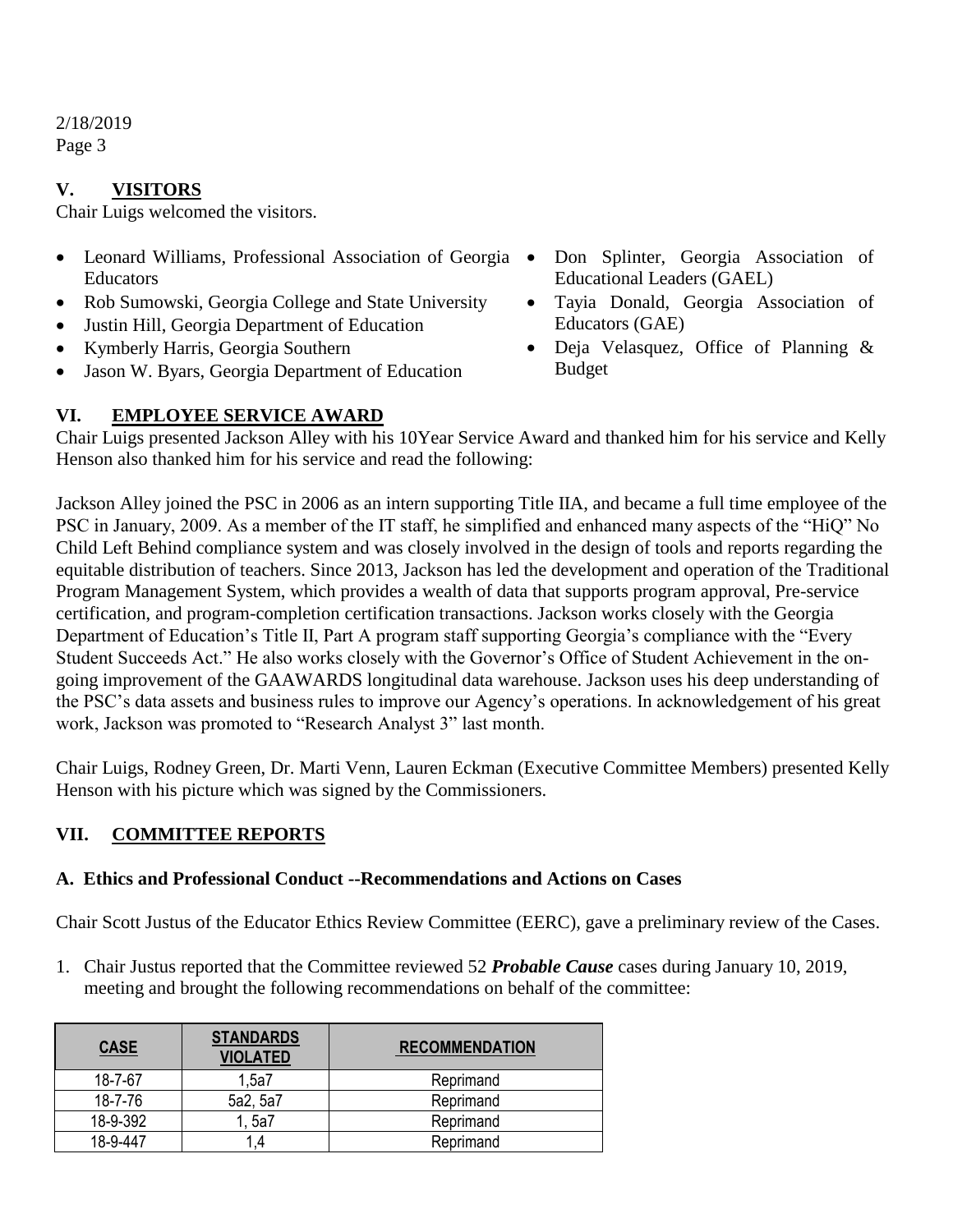| <b>CASE</b> | <b>STANDARDS</b><br><b>VIOLATED</b> | <b>RECOMMENDATION</b> |
|-------------|-------------------------------------|-----------------------|
| 18-10-486   | 1, 5a7                              | Reprimand             |
| 18-10-487   | 1, 5a7                              | Deny                  |
| 18-10-494   | 1, 5a7                              | Reprimand             |
| 18-10-526   | 1                                   | <b>NPC</b>            |
| 18-10-569   | 1                                   | <b>NPC</b>            |
| 18-11-667   | 1                                   | <b>NPC</b>            |
| 18-11-718   | 1,4                                 | Reprimand             |
| 16-8-152    | 10 (old COE)                        | <b>NPC</b>            |
| 17-11-725   | 1,4,5a7,9,10                        | <b>NPC</b>            |
| 17-12-833   | 1, 5a7                              | Revoke                |
| 17-12-842   | 4, 5a7,9 (2017)                     | Revoke                |
| 18-1-961    | 1, 5a2, 5a7, 9                      | Revoke                |
| 18-4-1298   | 2, 9                                | Suspension 10 days    |
| 18-6-1649   | 1,4,8,9                             | Suspension 20 days    |
| 18-7-62     | 4,7,9,10                            | <b>NPC</b>            |
| 18-8-124    | 9, 10                               | Suspension 20 days    |
| 18-8-227    | 2, 9                                | <b>NPC</b>            |
| 18-8-264    | 1,8,9                               | Suspension 1 year     |
| 18-8-286    | 9                                   | Suspension 90 days    |
| 18-9-295    | 5a7, 1, 9                           | <b>NPC</b>            |
| 18-9-333    | 4, 9                                | Reprimand             |
| 18-9-350    | 5a7, 2, 9                           | Suspension 1 year     |
| 18-9-364    | 2, 9                                | Suspension 1 year     |
| 18-9-400    | 1,4, 5a7,8,9                        | Suspension 20 days    |
| 18-9-404    | 1, 4, 5a7, 8,9                      | Suspension 20 days    |
| 18-9-444    | 4, 5a2, 5a7,8                       | Suspension 20 days    |
| 18-10-457   | 4, 10                               | Suspension 90 days    |
| 18-10-463   | 4, 7, 9, 10                         | Suspension 20 days    |
| 18-10-464   | 4, 8                                | Suspension 20 days    |
| 18-10-465   | 4, 9                                | Suspension 5 days     |
| 18-10-471   | 2, 9                                | Suspension 10 days    |
| 18-10-472   | 2, 9                                | Suspension 10 days    |
| 18-10-475   | 9                                   | Reprimand             |
| 18-10-477   | 3, 9                                | Suspension 1 year     |
| 18-10-478   | 8,9                                 | Suspension 90 days    |
| 18-10-484   | 5a7,1,4,8,9                         | Suspension 20 days    |
| 18-10-506   | 2,9                                 | Suspension 1 year     |
| 18-10-507   | 1, 9, 5a7                           | <b>NPC</b>            |
| 18-10-554   | 4,9                                 | Suspension 20 days    |
| 18-10-555   | 2, 9                                | Suspension 5 days     |
| 18-10-571   | 5a7, 2,4,9                          | Suspension 2 years    |
| 18-10-610   | 2, 9                                | Suspension 30 days    |
| 18-11-619   | 4, 9                                | Suspension 20 days    |
| 18-11-640   | 9                                   | Suspension 90 days    |
| 18-11-642   | 2, 9                                | <b>NPC</b>            |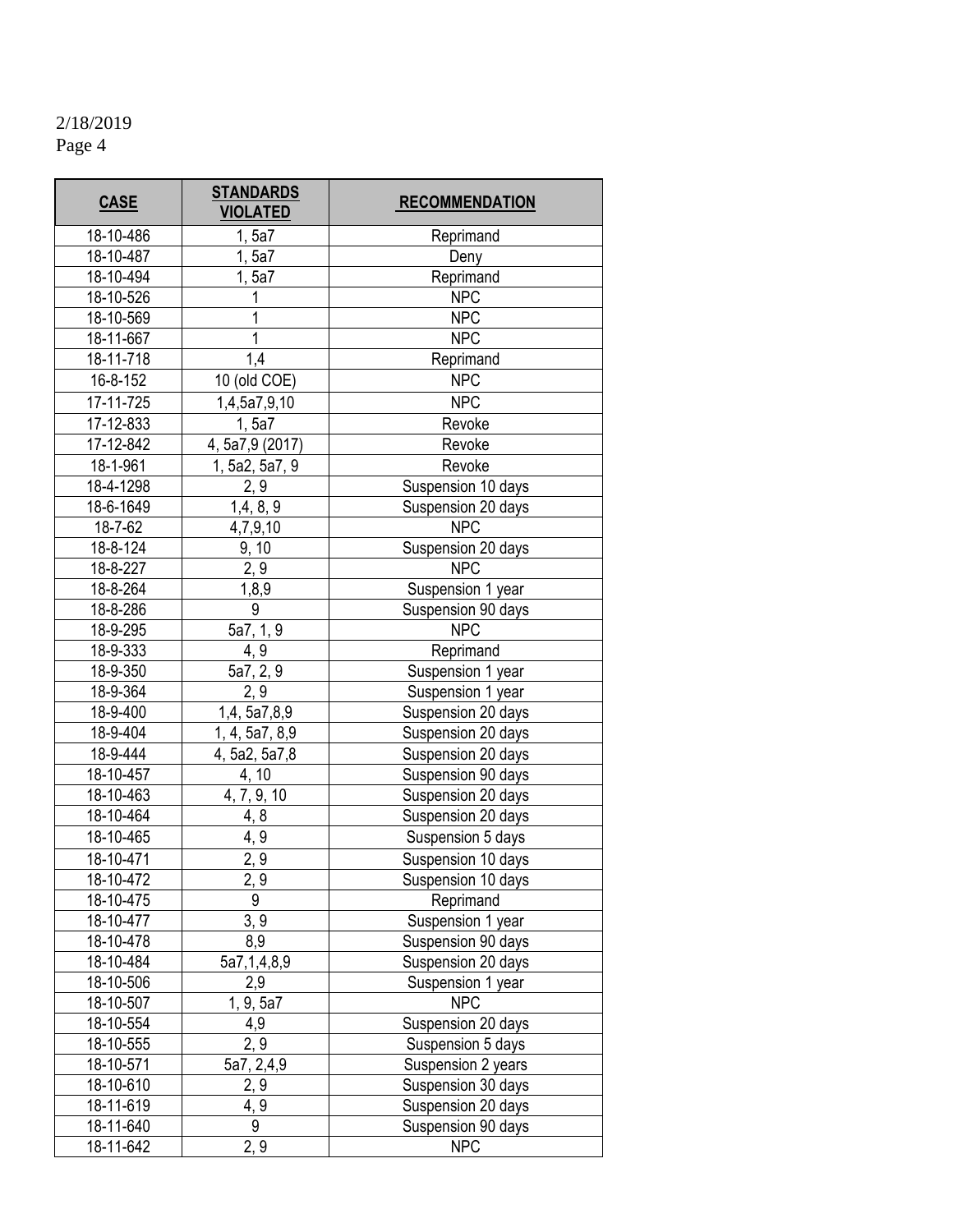| <b>CASE</b> | <b>STANDARDS</b><br><b>VIOLATED</b> | <b>RECOMMENDATION</b> |
|-------------|-------------------------------------|-----------------------|
| 18-11-699   | 3, 4, 9                             | Suspension 1 year     |
| 18-11-707   | 5a7, 1,4,8,9                        | Revoke                |
| 18-11-708   |                                     | Suspension 5 days     |

2. Chair Justus reported that the Educator Ethics Review Committee reviewed 1 *Petitions Issue* and brought the following recommendation on behalf of the Committee:

| <b>CASE</b> | <b>PREVIOUS ANCTION</b> | <b>EERC RECOMMENDATION</b> |
|-------------|-------------------------|----------------------------|
| 18-3-1156   | Revocation              | Deny                       |

3. Chair Justus reported that the Educator Ethics Review Committee reviewed 13 *Settlement Agreements* and brought the following recommendations on behalf of the Committee:

| <b>CASE</b> | <b>SANCTION</b>    |
|-------------|--------------------|
| 16-4-1211   | Reprimand          |
| 18-3-1211   | Suspension 20 days |
| 18-5-1469   | Suspension 20 days |
| 18-6-1742   | Suspension 20 days |
| 18-8-193    | Reprimand          |
| 18-8-195    | Reprimand          |
| 18-9-383    | Reprimand          |
| 18-9-321    | Suspension 1 year  |
| 18-9-379    | Reprimand          |
| 18-9-413    | Reprimand          |
| 18-10-481   | Reprimand          |
| 18-10-527   | Reprimand          |
| 18-11-706   | Suspension 20 days |

4. Chair Justus reported that the Educator Ethics Review Committee reviewed 25 *Negotiated Settlement Agreements* and brought the following recommendations on behalf of the Committee:

| <b>CASE</b>    | <b>NEGOTIATED</b><br><b>SANCTION</b> | <b>EERC RECOMMENDATION</b> |
|----------------|--------------------------------------|----------------------------|
| 16-1-836       | Suspension 10 days                   | Accept                     |
| 17-5-1387      | Warning                              | Accept                     |
| 17-6-1595      | Suspension 30 days                   | Accept                     |
| 17-6-1671      | <b>NPC</b>                           | Accept                     |
| $17 - 7 - 55$  | Suspension 15 days                   | Accept                     |
| 17-7-56        | Suspension 20 days                   | Accept                     |
| $17 - 7 - 114$ | <b>NPC</b>                           | Accept                     |
| 17-8-181       | Suspension 30 days                   | Accept                     |
| 17-8-212       | <b>NPC</b>                           | Accept                     |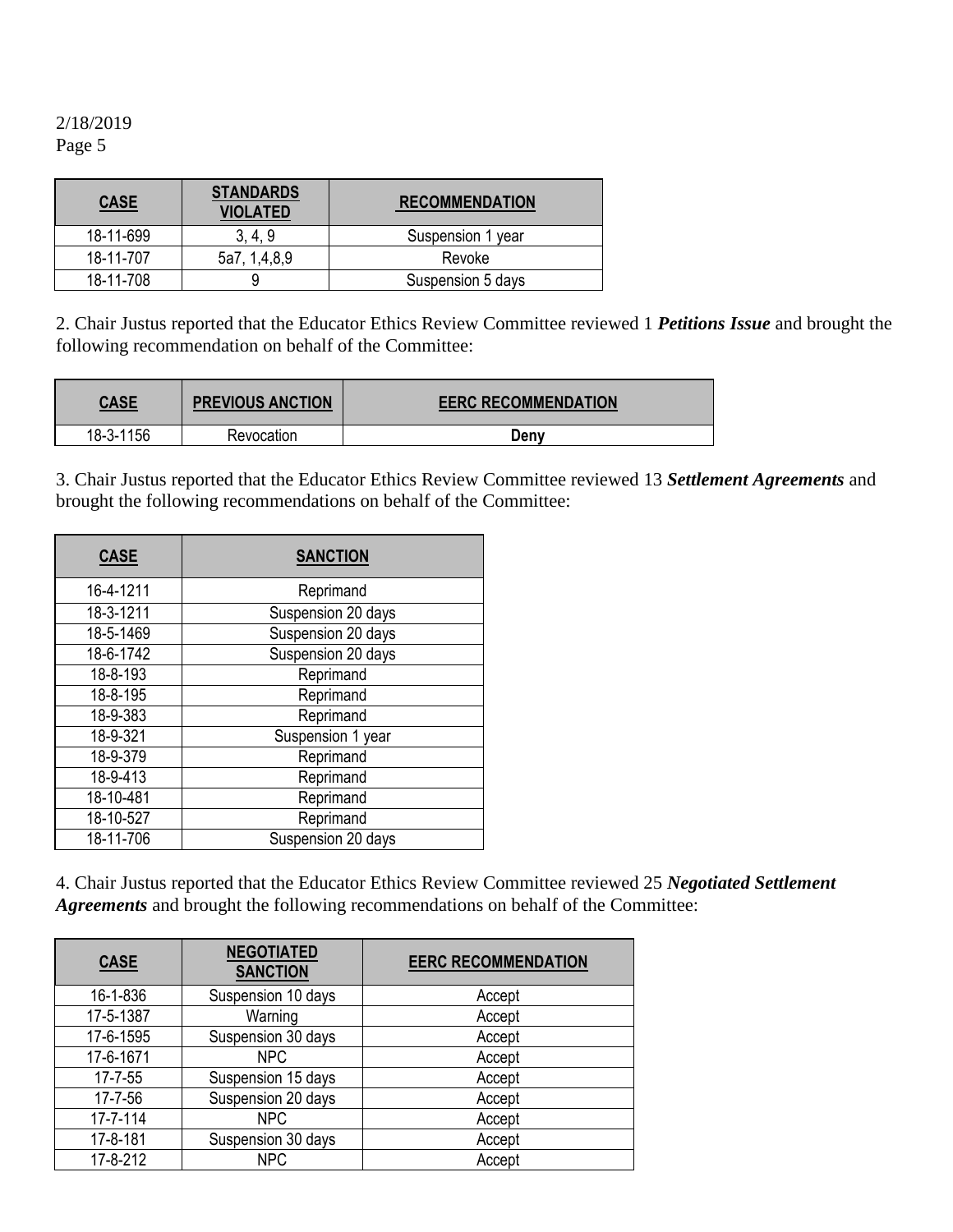| <b>CASE</b> | <b>NEGOTIATED</b><br><b>SANCTION</b> | <b>EERC RECOMMENDATION</b> |
|-------------|--------------------------------------|----------------------------|
| 17-8-227    | Warning                              | Accept                     |
| 17-9-375    | Suspension 14 days                   | Accept                     |
| 17-10-537   | Suspension 20 days                   | Accept                     |
| 17-11-648   | Suspension 45 days                   | Accept                     |
| 17-12-771   | Warning                              | Accept                     |
| 17-12-857   | Suspension 20 days                   | Accept                     |
| 18-1-892    | Suspension 90 days                   | Accept                     |
| 18-2-1016   | Suspension 60 days                   | Accept                     |
| 18-2-1022   | Reprimand                            | Accept                     |
| 18-3-1186   | Suspension 30 days                   | Accept                     |
| 18-3-1244   | Reprimand                            | Accept                     |
| 18-3-1272   | Grant                                | Accept                     |
| 18-5-1455   | Reprimand                            | Accept                     |
| 18-6-1673   | Suspension 3 days                    | Accept                     |
| 18-6-1738   | <b>NPC</b>                           | Accept                     |
| 18-8-205    | Reprimand                            | Accept                     |

#### 5. **OTHER BUSINESS**

The Educator Ethics Review Committee recommended approval of the *Other Business Report* as follows:

| <b>CASE</b> | <b>FINDINGS</b>             |                    | <b>EERC RECOMMENDATION</b>  |
|-------------|-----------------------------|--------------------|-----------------------------|
| 15-11-619   | Revocation                  | Suspension 45 days | Accept                      |
| 17-8-305    | Deny                        | Reprimand          | Accept                      |
| 18-9-451    | Failed to provide documents |                    | <b>Hold New Application</b> |
| 18-9-452    | Failed to provide documents |                    | <b>Hold New Application</b> |
| 18-10-502   | Failure to respond          |                    | <b>Hold New Application</b> |

6. The Educator Ethics Review Committee recommended approval of the *Preliminary Investigative Determination Report* consisting of 4 new complaints received during the months of December 2018 and January 2019.

#### 7. **EXTENSIONS – PRELIMINARY INVESTIGATIVE DETERMINATIONS**

The Educator Ethics Review Committee recommended approval of the 45 *Extensions - Preliminary Investigative Determinations* consisting of the following:

| 19-1-799 | 19-1-805 | $19 - 1 - 810$ | 19-1-816       | 19-1-822 | 19-1-829 | 19-1-835 | 19-1-857 |
|----------|----------|----------------|----------------|----------|----------|----------|----------|
| 19-1-800 | 19-1-805 | 19-1-811       | 19-1-817       | 19-1-823 | 19-1-830 | 19-1-836 | 19-1-858 |
| 19-1-801 | 19-1-806 | 19-1-812       | 19-1-818       | 19-1-824 | 19-1-831 | 19-1-837 | 19-1-859 |
| 19-1-802 | 19-1-807 | $19 - 1 - 813$ | $19 - 1 - 819$ | 19-1-825 | 19-1-832 | 19-1-838 |          |
| 19-1-803 | 19-1-808 | 19-1-814       | $19 - 1 - 820$ | 19-1-826 | 19-1-833 | 19-1-839 |          |
| 19-1-804 | 19-1-809 | $19 - 1 - 815$ | 19-1-821       | 19-1-827 | 19-1-834 | 19-1-856 |          |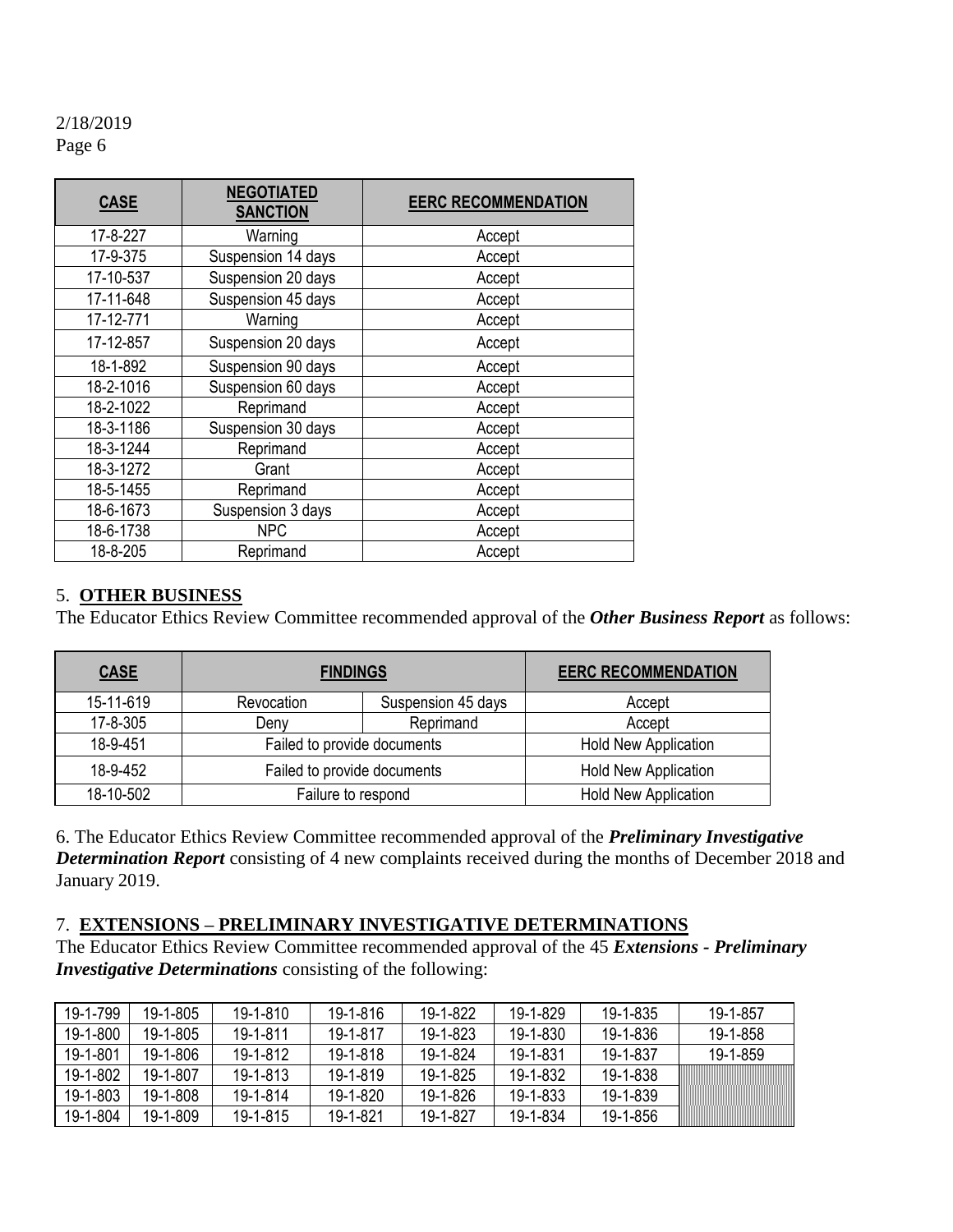# 2/18/2019

Page 7

## 8. **EXTENSIONS - INVESTIGATIONS**

The Educator Ethics Review Committee recommended granting an *Investigative Extension* to the following 281 cases:

| <b>WRITTEN COMPLAINT EXTENSIONS</b> |                 |               |                           |          |           |                 |           |
|-------------------------------------|-----------------|---------------|---------------------------|----------|-----------|-----------------|-----------|
| 15-5-982                            | 18-3-1257       | 18-5-1582     | 18-7-100                  | 18-8-250 | 18-9-416  | $18 - 10 - 504$ | 18-10-563 |
| 15-5-1003                           | 18-3-1260       | 18-5-1584     | 18-7-101                  | 18-8-251 | 18-9-418  | 18-10-505       | 18-10-564 |
| 15-6-1129                           | 18-3-1266       | 18-5-1591     | 18-7-103                  | 18-8-252 | 18-9-420  | 18-10-510       | 18-10-566 |
| 15-6-1203                           | 18-3-1270       | 18-6-1608     | 18-7-105                  | 18-8-257 | 18-9-422  | 18-10-511       | 18-10-567 |
| $15 - 7 - 18$                       | 18-4-1285       | 18-6-1639     | 18-7-115                  | 18-8-258 | 18-9-423  | 18-10-512       | 18-10-570 |
| 15-11-599                           | 18-4-1333       | 18-6-1666     | 18-7-119                  | 18-8-260 | 18-9-424  | 18-10-513       | 18-10-573 |
| 16-2-919                            | 18-4-1339       | 18-6-1672     | 18-8-136                  | 18-8-271 | 18-9-425  | 18-10-514       | 18-10-575 |
| 17-7-130                            | 18-4-1368       | 18-6-1675     | 18-8-137                  | 18-8-284 | 18-9-427  | 18-10-515       | 18-10-579 |
| 17-8-168                            | 18-4-1381       | 18-6-1678     | 18-8-138                  | 18-8-285 | 18-9-428  | 18-10-516       | 18-10-580 |
| 17-8-175                            | 18-4-1382       | 18-6-1688     | 18-8-140                  | 18-9-297 | 18-9-429  | 18-10-518       | 18-10-583 |
| 17-8-214                            | 18-4-1393       | 18-6-1699     | 18-8-141                  | 18-9-332 | 18-9-432  | 18-10-519       | 18-10-584 |
| 17-8-221                            | 18-4-1394       | 18-6-1721     | 18-8-144                  | 18-9-336 | 18-9-434  | 18-10-520       | 18-10-585 |
| 17-8-280                            | 18-4-1398       | 18-6-1739     | 18-8-146                  | 18-9-339 | 18-9-437  | 18-10-521       | 18-10-586 |
| 17-8-307                            | 18-4-1400       | 18-6-1752     | 18-8-148                  | 18-9-342 | 18-9-438  | 18-10-522       | 18-10-587 |
| 17-11-623                           | 18-4-1405       | 18-6-1753     | 18-8-152                  | 18-9-345 | 18-9-439  | 18-10-524       | 18-10-589 |
| 17-12-749                           | 18-4-1406       | 18-6-1758     | 18-8-153                  | 18-9-368 | 18-9-440  | 18-10-525       | 18-10-590 |
| 17-12-757                           | 18-4-1408       | $18 - 7 - 11$ | 18-8-154                  | 18-9-369 | 18-9-442  | 18-10-528       | 18-10-591 |
| 17-12-772                           | 18-4-1409       | 18-7-34       | 18-8-160                  | 18-9-371 | 18-9-443  | 18-10-529       | 18-10-592 |
| 17-12-775                           | 18-4-1410       | 18-7-37       | 18-8-162                  | 18-9-374 | 18-9-445  | 18-10-530       | 18-10-593 |
| 17-12-861                           | 18-4-1412       | 18-7-41       | 18-8-164                  | 18-9-376 | 18-9-449  | 18-10-531       | 18-10-595 |
| 18-1-969                            | 18-4-1413       | 18-7-42       | 18-8-166                  | 18-9-377 | 18-9-450  | 18-10-532       | 18-10-596 |
| 18-2-977                            | $18 - 4 - 1416$ | 18-7-43       | 18-8-170                  | 18-9-380 | 18-9-453  | 18-10-533       | 18-10-597 |
| 18-2-979                            | 18-4-1417       | 18-7-44       | 18-8-171                  | 18-9-382 | 18-9-454  | 18-10-534       | 18-10-599 |
| 18-2-988                            | 18-4-1420       | 18-7-45       | $\overline{18} - 8 - 172$ | 18-9-385 | 18-10-461 | 18-10-535       | 18-10-600 |
| 18-2-1028                           | 18-4-1422       | 18-7-46       | 18-8-179                  | 18-9-387 | 18-10-466 | 18-10-536       | 18-10-603 |
| 18-2-1079                           | 18-5-1442       | 18-7-47       | 18-8-188                  | 18-9-388 | 18-10-469 | 18-10-537       | 18-10-605 |
| 18-2-1089                           | 18-5-1452       | 18-7-50       | 18-8-190                  | 18-9-389 | 18-10-473 | 18-10-538       | 18-10-609 |
| 18-2-1109                           | 18-5-1470       | 18-7-66       | 18-8-191                  | 18-9-393 | 18-10-483 | 18-10-541       | 18-10-611 |
| 18-3-1116                           | 18-5-1471       | 18-7-71       | 18-8-198                  | 18-9-394 | 18-10-485 | 18-10-543       | 18-10-614 |
| 18-3-1140                           | 18-5-1501       | 18-7-73       | 18-8-199                  | 18-9-395 | 18-10-488 | 18-10-544       |           |
| 18-3-1180                           | 18-5-1512       | 18-7-78       | 18-8-200                  | 18-9-398 | 18-10-489 | 18-10-546       |           |
| 18-3-1215                           | 18-5-1534       | 18-7-79       | 18-8-203                  | 18-9-401 | 18-10-490 | 18-10-547       |           |
| 18-3-1220                           | 18-5-1538       | 18-7-94       | 18-8-204                  | 18-9-407 | 18-10-491 | 18-10-548       |           |
| 18-3-1253                           | 18-5-1554       | 18-7-96       | 18-8-207                  | 18-9-408 | 18-10-493 | 18-10-550       |           |
| 18-3-1254                           | 18-5-1573       | 18-7-98       | 18-8-226                  | 18-9-412 | 18-10-500 | 18-10-552       |           |
| 18-3-1256                           | 18-5-1575       | 18-7-99       | 18-8-245                  | 18-9-415 | 18-10-503 | 18-10-560       |           |

# 9. **APPLICATIONS FOR CERTIFICATION REPORT**

The Educator Ethics Review Committee recommended to approve a no probable cause determination on 13 cases reflected on the *Applications for Certification Report*.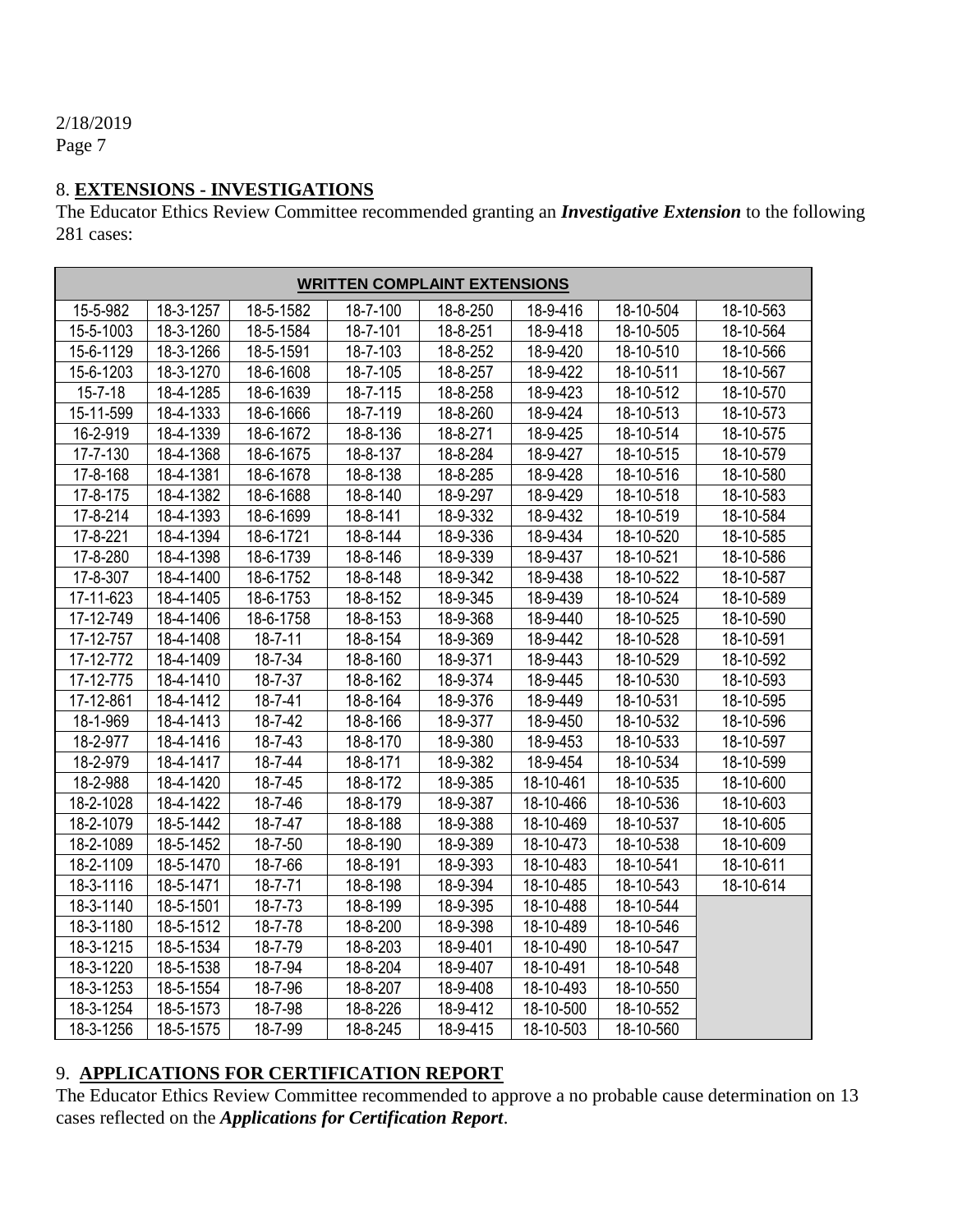#### 10. **FINAL DECISIONS BY OPERATION OF LAW**

The Commission reviewed the report, which advised of 22 cases now closed without an appeal for a hearing before an Administrative Law Judge. The report also advised that there were 7 cases closed without an appeal for a review hearing before the Commission.

## 11. **FINAL DECISIONS RENDERED BY AN OPERATION OF LAW**

The Commission reviewed the *Final Decision* below and voted to recommend the following action.

| <b>CASE</b> | <b>ORIGINAL SANCTION</b> | <b>ALJ SANCTION</b> | <b>EERC RECOMMENDATION</b> |
|-------------|--------------------------|---------------------|----------------------------|
| 17-9-352    | Suspension 20 days       | Suspension 20 days  | Accept                     |
| 18-3-1208   | Suspension 90 days       | <b>NPC</b>          | Accept                     |

Chair Luigs called for approval of the Educator Ethics Review Committee Report as presented by Chair Scott Justus excluding case 18-9-364 and 17-11-725,.

#### **PSC ACTION**: Approved

Abstentions: Leon Grant – 18-12-757, 18-12-758, 17-8-212, Kami Luigs – 18-11-732, 17-6-1671, 18-6-1738, Rodney Green – 18-6-1649, Scott Hollowell – 18-12-775, 16-8-152, Christy Van Meter – 18-12-768, 17-12- 771, 18-3-1186, Teri Schneider – 18-12-761, 18-12-762, 18-12-769, 17-7-114, 17-10-537, 17-12-857, 18-9-364, 17-11-725

#### **Probable Cause Case # 18-9-364**

**MOTION**: (Scott Justus / Lauren Eckman) To accept the EERC's recommendation of a No Probable Cause. **PSC ACTION**: Approved

## **Probable Cause Case # 17-11-725**

**MOTION**: (Scott Justus / Lauren Eckman) To accept the EERC's recommendation of a 1 Year Suspension. **PSC ACTION**: Approved Opposed: Scott Justus, Chris Erwin Abstention: Teri Schneider

#### **B. Educator Preparation Standing Committee**

Committee Chair, Dr. Marti Venn, presented the report of the Educator Preparation Standing Committee.

| <b>EPP</b>        | <b>January 2019 Detailed Approval Recommendations</b>                                                                                                                                                                                                                                                              |
|-------------------|--------------------------------------------------------------------------------------------------------------------------------------------------------------------------------------------------------------------------------------------------------------------------------------------------------------------|
| Metropolitan RESA | The Committee considered the Fall 2018 Site Visitors' Report<br>and the Rejoinder submitted on November 7, 2018. The<br>Committee recommends Continuing Approval of the Educator<br>Preparation Provider and the following Educator Preparation<br>Programs.<br>Alternative Preparation for Educational Leadership |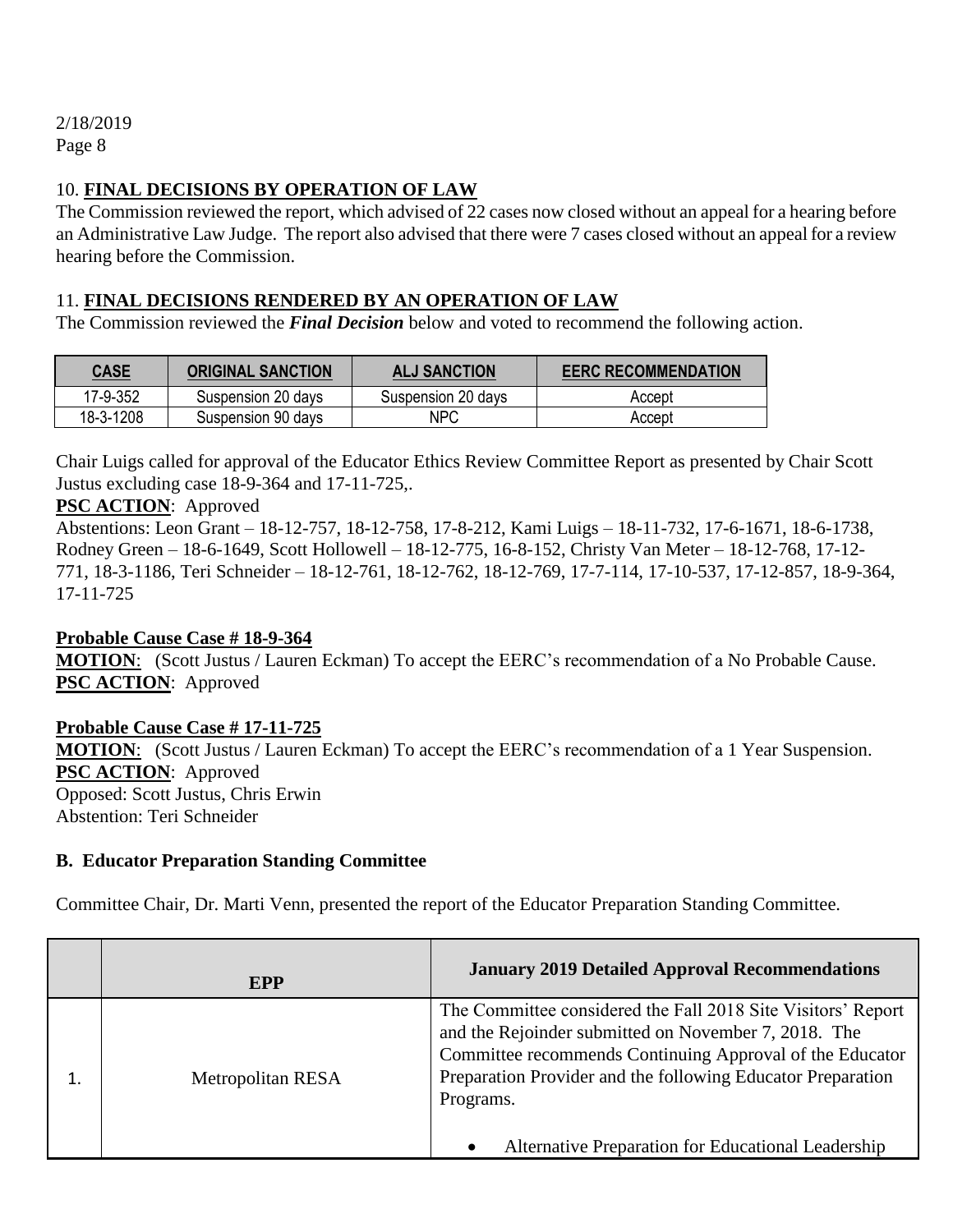|    | <b>EPP</b>            | <b>January 2019 Detailed Approval Recommendations</b>                                                                                                                                                                                                                                                                                                                                                                                                                                                                                                                                                                                                                                                                                                                                           |
|----|-----------------------|-------------------------------------------------------------------------------------------------------------------------------------------------------------------------------------------------------------------------------------------------------------------------------------------------------------------------------------------------------------------------------------------------------------------------------------------------------------------------------------------------------------------------------------------------------------------------------------------------------------------------------------------------------------------------------------------------------------------------------------------------------------------------------------------------|
|    |                       | Tier I<br>Georgia Teacher Academy for Preparation and<br>Pedagogy - GaTAPP (Certification-only)<br><b>ESOL</b> Endorsement<br>Gifted In-Field Endorsement<br>K-5 Math Endorsement<br>K-5 Science Endorsement<br>Reading Endorsement<br><b>Teacher Leader Endorsement</b>                                                                                                                                                                                                                                                                                                                                                                                                                                                                                                                        |
|    |                       | The Committee also considered the Fall 2018 Site Visitors'<br>Report and Rejoinder submitted on November 7, 2018. The<br>Committee recommends Developmental Approval of the<br>Student Support Team Coordinator Endorsement.<br>The Committee recommends the submission of a Progress<br>Report due September 9, 2019, addressing all Areas for<br>Improvement cited during the Fall 2018 Continuing Approval<br>Review.                                                                                                                                                                                                                                                                                                                                                                        |
| 2. | DeKalb County Schools | The Committee recommends the Progress Report submitted<br>September 27, 2018, is satisfactory in addressing the following<br>Areas for Improvement resulting from the Fall 2017<br>Continuing Approval Review.<br>Standard 1 (component 1)<br>Standard 1 (component 2)<br>Standard 1 (component 5) for the Gifted Endorsement<br>Standard 3 (component 6) for the Gifted and ESOL<br>Endorsements<br>Standard 4 (component 4)<br>Standard 5 (component 5)<br>The Committee recommends the Areas for Improvement be<br>removed. The Committee also recommends reclassifying<br>Standard 4 from Not Met to Met.<br>Additionally, the Committee recommends that while the<br>Progress Report submitted September 27, 2018, indicates<br>incremental progress has been made in addressing the Areas |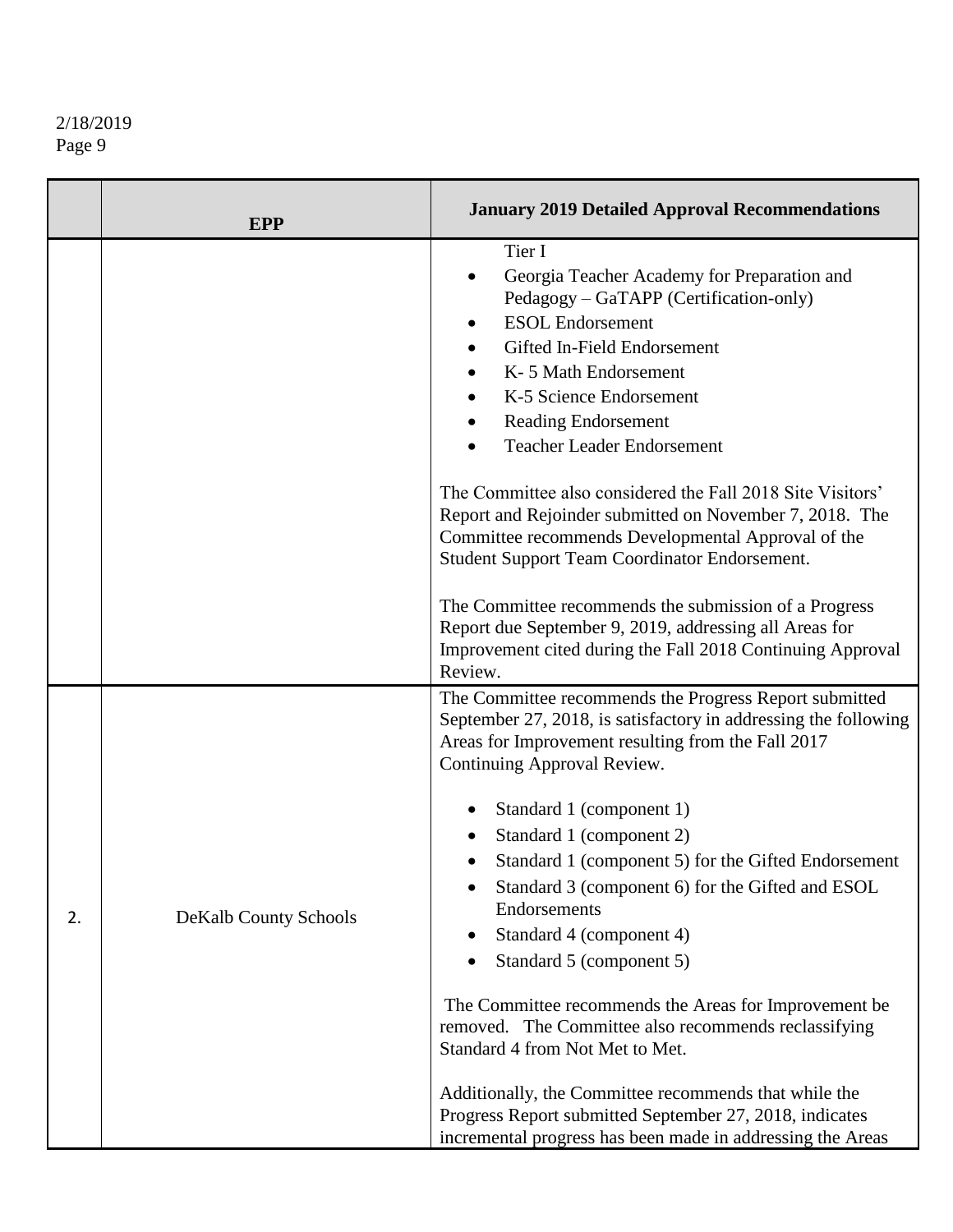|    | <b>EPP</b>         | <b>January 2019 Detailed Approval Recommendations</b>                                                                                                                                                                                                                                                                                                                                                                                                                                                                                                                                                                                                                                                                                                                                                                                                                                                                                                                                   |
|----|--------------------|-----------------------------------------------------------------------------------------------------------------------------------------------------------------------------------------------------------------------------------------------------------------------------------------------------------------------------------------------------------------------------------------------------------------------------------------------------------------------------------------------------------------------------------------------------------------------------------------------------------------------------------------------------------------------------------------------------------------------------------------------------------------------------------------------------------------------------------------------------------------------------------------------------------------------------------------------------------------------------------------|
|    |                    | for Improvement resulting from the Fall 2017 Continuing<br>Approval Review, the following Areas for Improvement<br>remain.                                                                                                                                                                                                                                                                                                                                                                                                                                                                                                                                                                                                                                                                                                                                                                                                                                                              |
|    |                    | Standard 1 (component 1) for the Gifted Endorsement<br>Standard 4 (component 1)<br>Standard 4 (component 3)<br>Standard 5 (component 1)<br>Standard 5 (component 2)<br>Standard 5 (component 4)<br>Lastly, the Committee recommends the submission of a                                                                                                                                                                                                                                                                                                                                                                                                                                                                                                                                                                                                                                                                                                                                 |
|    |                    | Progress Report October 7, 2019, addressing all remaining<br>Areas for Improvement cited during the Fall 2017 Continuing<br>Approval Review.                                                                                                                                                                                                                                                                                                                                                                                                                                                                                                                                                                                                                                                                                                                                                                                                                                            |
| .כ | North Georgia RESA | The Committee recommends the Progress Report submitted<br>September 27, 2018, is satisfactory in addressing Standard 5 for<br>the Educator Preparation Provider. The Committee recommends<br>changing Standard 5 from Not Met to Met.<br>The Committee also recommends the Progress Report submitted<br>September 27, 2018, is satisfactory in addressing the Areas for<br>Improvement for Standard 4 (component 3), Standard 5<br>(component 1), and Standard 5 (component 3), resulting from<br>the Fall 2017 Continuing Approval Review. The Committee<br>recommends the Areas for Improvement be removed.<br>Additionally, The Committee recommends that while the<br>Progress Report submitted September 27, 2018, indicates<br>incremental progress has been made in addressing the remaining<br>Areas for Improvement resulting from the Fall 2017 Continuing<br>Approval Review, the Areas for Improvement for Standard 5<br>(component 4) and Standard 4 (component 1) remain. |
|    |                    | The Committee recommends that while the Progress Report<br>submitted September 27, 2018, indicates incremental progress<br>has been made in addressing the remaining Areas for<br>Improvement resulting from the Fall 2017 Continuing Approval<br>Review, the Area for Improvement for Standard 5 (component<br>2) for GaTAPP remains.                                                                                                                                                                                                                                                                                                                                                                                                                                                                                                                                                                                                                                                  |